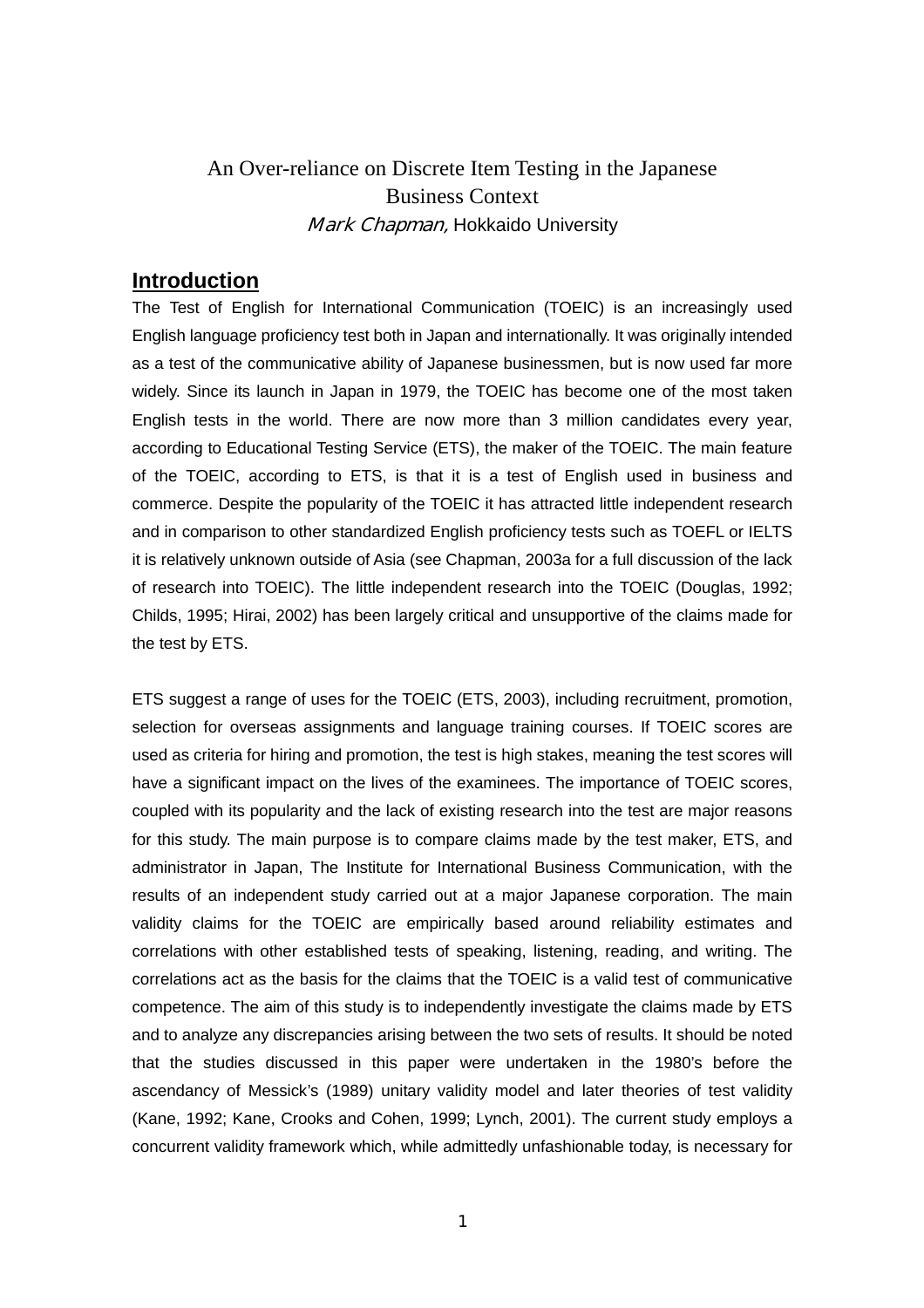replicating the analysis of the initial TOEIC validity reports.

The TOEIC is a norm-referenced multiple-choice test of English that consists of two main sections: Listening Comprehension and Reading. There are forty-five minutes for the listening section and seventy-five minutes for the reading section. Scaled scores are reported numerically from 0 – 990.

|          | <b>LISTENING COMPREHENSION</b>                  |           |
|----------|-------------------------------------------------|-----------|
| Part I   | One picture, four spoken sentences              | 20 items  |
| Part II  | Spoken utterances, three spoken responses       | 30 items  |
| Part III | Short conversation, four printed answers        | 30 items  |
| Part IV  | Short talks, four printed questions and answers | 20 items  |
|          | <b>TOTAL</b>                                    | 100 items |

|          | <b>READING COMPREHENSION</b>     |           |  |  |  |
|----------|----------------------------------|-----------|--|--|--|
| Part V   | Incomplete sentences             | 40 items  |  |  |  |
| Part VI  | Error recognition - underlines   | 20 items  |  |  |  |
| Part VII | Reading comprehension - passages | 40 items  |  |  |  |
|          | <b>TOTAL</b>                     | 100 items |  |  |  |

The first open TOEIC test was administered in Japan in December 1979 and was taken by 2,710 people and the average score was 578. Since then there has been a dramatic growth in the number of people taking the test. In 2003 there were approximately 3,400,000 examinees in 60 countries. Japan accounted for 1,423,000 candidates or 41.8% of the total (Chapman, 2004). The number of people taking the TOEIC has doubled worldwide since 1999 and in Japan alone more than 11 million candidates have sat the test since its introduction in 1979.

ETS claim that TOEIC scores "indicate how well people can communicate in English with others in the global workplace" (ETS, 2003: 4). ETS also state that TOEIC scores give an objective assessment of English as it is used in the working world and is highly reliable, with scores always being accurate and consistent. The Institute for International Business Communication (IIBC), who administer the test in Japan, claim that the TOEIC is designed to "provide information on an individual's overall communication ability, including speaking and writing skills, by means of objective measuring of listening and speaking skills" (IIBC,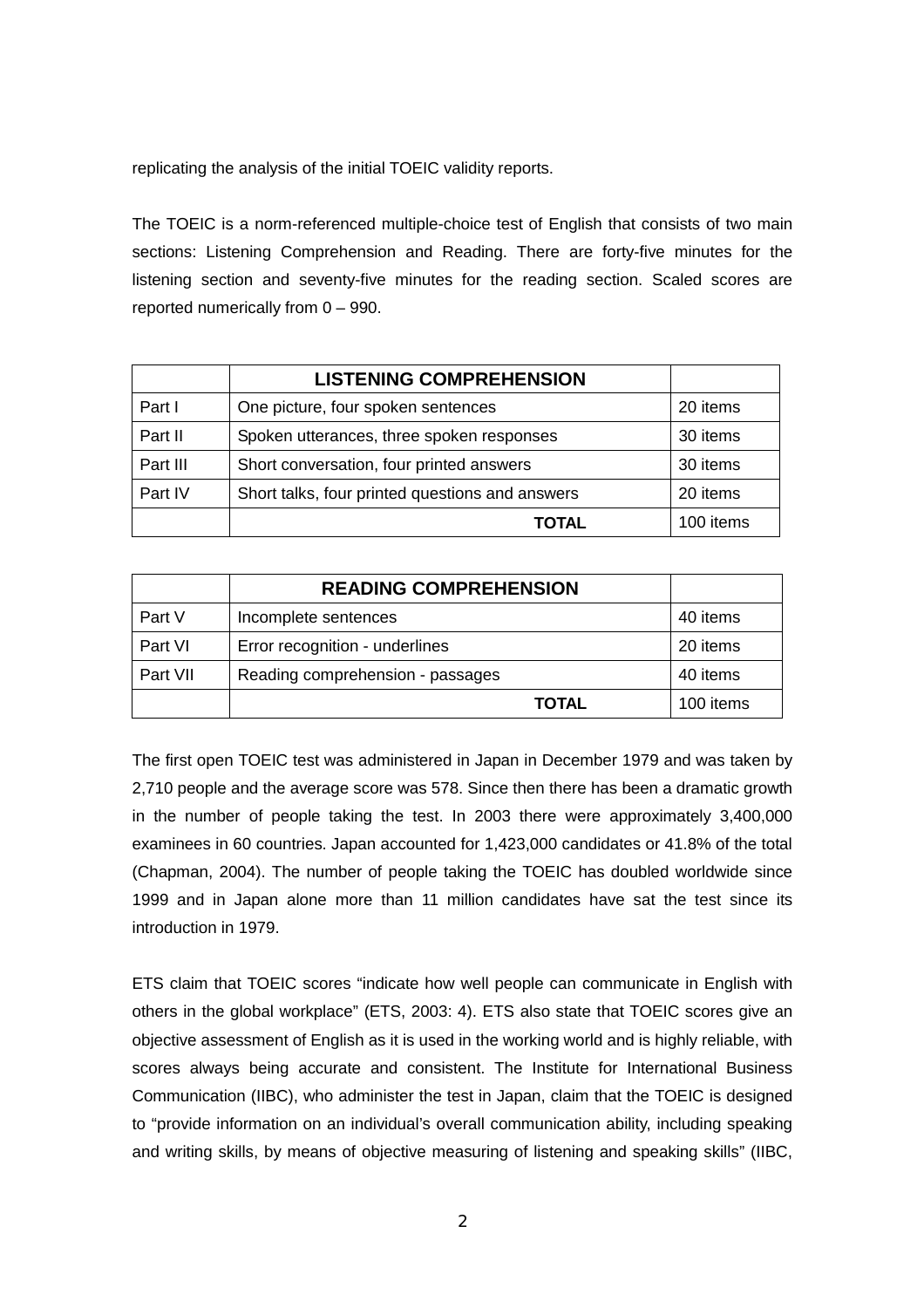2003:7). The Chauncey Group (1999), a subsidiary of ETS, provides support for these claims, stating that "studies with large samples of non-native speakers of English from around the world have confirmed a strong link between TOEIC results and oral proficiency. Smaller studies have shown a similar link with writing skills," (The Chauncey Group, 1999:8). The following section provides an analysis of the research into the TOEIC by both the test maker and independent researchers.

## **Previous research into the TOEIC**

#### *1 Research performed by ETS*

The initial validity study into the TOEIC (Woodford: 1982) was based on the first administration of the TOEIC in 1979 to a group of 2710 examinees in Japan. The final reliability estimations were:

| Listening Comprehension  | 0.92 | SEM=25.95 |
|--------------------------|------|-----------|
| Reading Comprehension    | 0.93 | SEM=23.38 |
| <b>Total Reliability</b> | 0.96 | SEM=34.93 |

Woodford (1982:8) claims these figures are "well within the generally accepted limits for measurement of individual achievement." The same study reported that the correlation between the listening section and the reading section was 0.77. Woodford states that this figure of 0.77 indicates that "each score provides somewhat different information about the examinee and justifies reporting separate scores." The mean score for all examinees in this first administration was 578 with approximately sixty-eight percent of the candidates scoring between 400 and 745.

Woodford also reported on later validation exercises carried out after the first administration of the TOEIC. These exercises attempted to measure "the degree to which performance on the TOEIC corresponded to performance on more direct measures of four language skills." One hundred candidates at five differing levels of ability as defined by TOEIC score were selected to take four separate tests of listening, reading, writing and speaking. For details of the separate tests please refer to Woodford (1982). The correlation coefficients are given below:

| <b>TOEIC Listening + Listening Test</b> | 0.90 |
|-----------------------------------------|------|
| TOEIC Reading + Reading Test            | 0.79 |
| <b>TOEIC Listening + Speaking Test</b>  | 0.83 |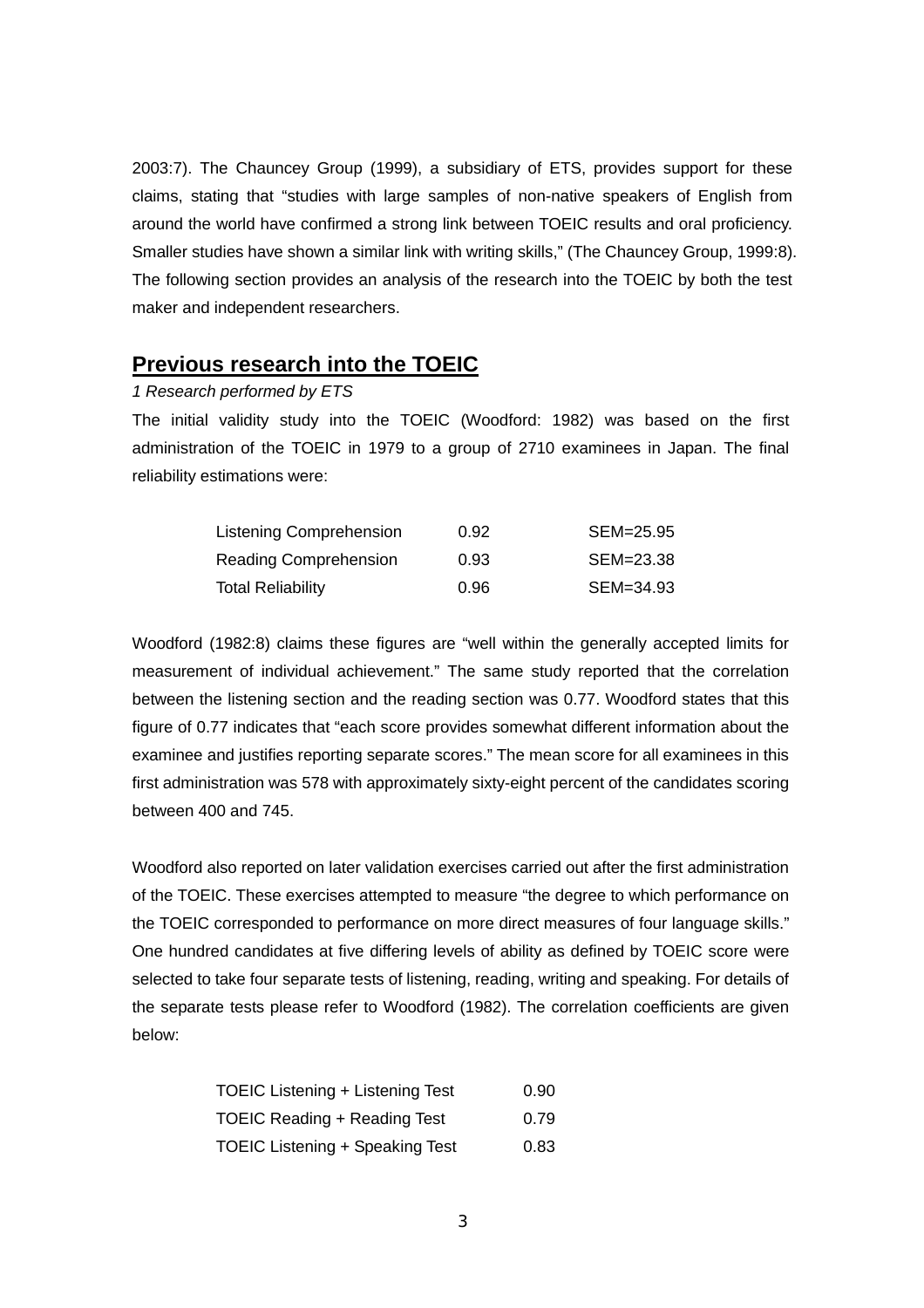#### TOEIC Reading + Writing Test 0.83

The figure of most concern would seem to be the result for the Reading section of the TOEIC and direct test of reading. The figure of 0.79 seems to be rather low, as the TOEIC is itself a direct test of reading. It is surprising that the correlation coefficients for speaking and writing are higher than that for reading. Given that the TOEIC is only an indirect measure of speaking and writing, it would be expected that these figures should be lower than those of listening and reading. The correlation coefficient of 0.79 led Woodford to claim that:

> *The high degree of similarity of performance by the examinees on both the TOEIC Reading section and the Direct Measure of Reading suggest that the TOEIC Reading Test provides a good indication of the examinee's ability to read English with understanding.*

This claim was made despite Woodford having previously stated that the correlation of 0.77 between the listening and reading section indicated that they provided different information about the examinees. There is a clear inconsistency here in how Woodford is interpreting the results of the study. It is difficult to see how the claim that the two tests of reading show a high degree of similarity of performance can be supported.

In 1989 ETS produced a report investigating to what extent the conversational ability of individuals could be inferred from their TOEIC score. The introduction to the summary of this report (Wilson, 1989: iii) addresses a concern of this paper.

> *A generic problem with norm-referenced second-language proficiency tests is that examinee's scores on the tests do not provide a direct indication of their actual levels of functional ability to use a target language as demographically comparable native speakers can be expected to use it.*

Wilson's study compared the TOEIC scores of candidates with their Language Proficiency Interview (LPI) scores and this data provides the support for the test maker's claim that TOEIC scores are a valid measure of oral proficiency. The LPI was developed by the US government and is an extensively used test to measure oral ability. It is scored on a scale of 0 to 5 with 5 being equal to an educated native speaker and 0 indicating no ability. The study consisted of 285 Japanese candidates, 56 French candidates, 42 from Mexico and 10 from Saudi Arabia. The main findings of the study are as follows: (Wilson, 1989:51)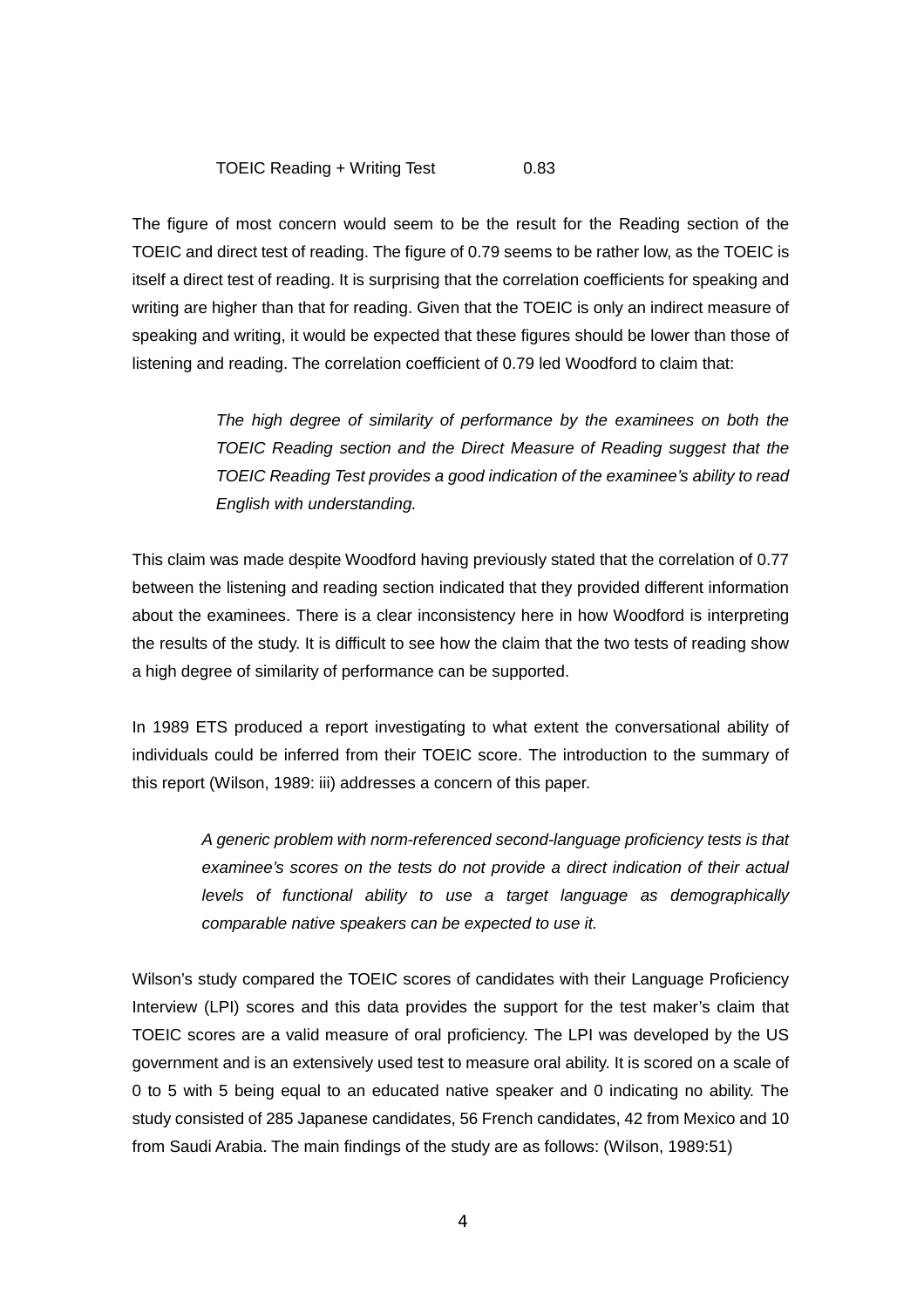- z TOEIC Listening/LPI correlations were higher than TOEIC Reading/LPI correlations. The former correlated in the mid- .70's and the latter at 0.70.
- TOEIC total/LPI correlations were approximately the same as those for the TOEIC Listening/LPI correlations, but slightly lower in some instances.

These figures are significantly lower than those reported in the earlier 1982 ETS study, which claimed that the TOEIC Listening section correlated with a separate speaking test at 0.83. This later report (1989) indicates that a separate speaking test and the TOEIC will provide somewhat different information about examinees. However, the results of this 1989 investigation are the basis for ETS claiming that the TOEIC is a valid measure of oral proficiency. The correlation of 0.83 between the TOEIC Reading section and an independent writing test in Woodford's 1982 investigation is the basis for The Chauncey Group's claim that the TOEIC is a valid test of the ability to produce written English. These two sets of data and resulting correlation coefficients are the main concern in the current study, as to the authors' knowledge there has been no independent corroboration of the findings.

#### *2 Independent research into the TOEIC*

The most widely known independent assessment of the TOEIC remains that contained in the broad review; *English Language Proficiency Tests* (Alderson, Krahnke and Stansfield: 1987). The reviewer makes the point that the TOEIC Listening section is not a pure listening test but "is an integrative test . . . the subject reads the options in English, choosing the correct answer based on what was heard on the tape." The reviewer then goes on to quote the statistics given above from Woodford (1982), regarding reliability coefficients and the correlation with a speaking test. From the evidence the reviewer concludes that "the TOEIC is a standardized, highly reliable and valid measure of English, specifically designed to assess real-life reading and listening skills of candidates who will use English in a work context." Little issue could be taken with this conclusion; however, the reviewer also goes on to suggest that:

> *Empirical studies indicate that it is also a valid indirect measure of speaking and writing. The items assess major grammatical structures and reading skills and, in addition to being an integrative test, the TOEIC also appears to tap communicative competence in that the items require the examinee to utilize his*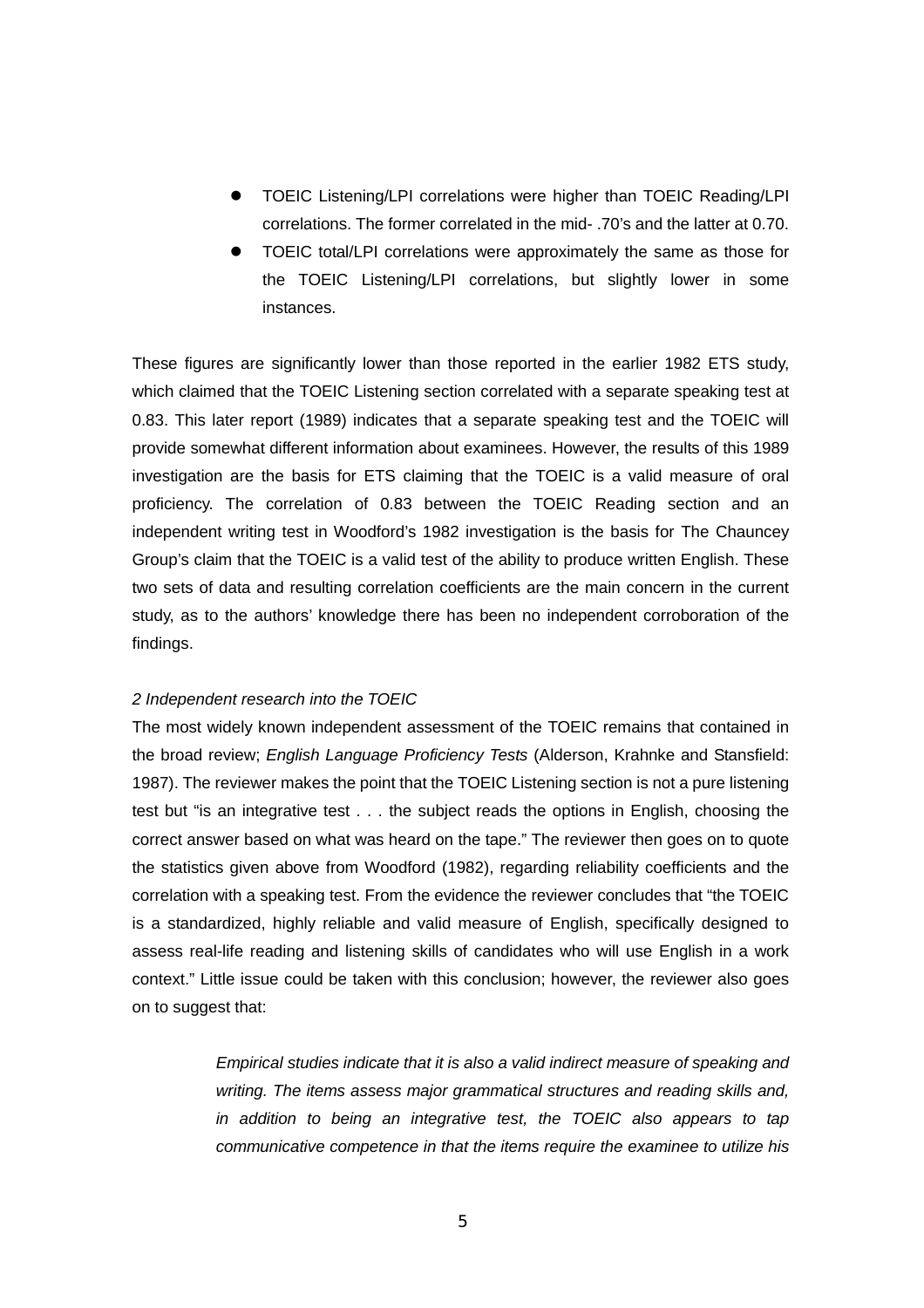*or her sociolinguistic and strategic competence.*

(Alderson, Krahnke and Stansfield: 1987: 82)

The reviewer refers to "empirical studies" but is quoting Woodford's (1982) paper. This has been updated by ETS with the more comprehensive 1989 report (Wilson), which shows the TOEIC to be a less reliable predictor of spoken English than Woodford suggested.

A second review of the TOEIC (Douglas, 1992) was rather more critical. Douglas questioned the relevance of many TOEIC items, reporting that "only about 40% of the 200 items on the test can be said to be direct measures of the English language skills required in international commerce and industry." Douglas was not supportive of all claims made by ETS about the TOEIC. Douglas' conclusion was that the TOEIC tested a narrower range of skills than ETS claim:

*Overall, users should be aware that the TOEIC requires primarily a knowledge of English grammar and vocabulary, with an overlay of commerce-oriented subject matter. Very little else of language knowledge—textual, illocutionary, or sociolinguistic knowledge—is being tested.*

A review of the listening section of the TOEIC was conducted by Buck (2001). Buck provides a balanced account of the merits of this part of the TOEIC; being critical of the breadth of items tested but supportive of the quality brought to a relatively narrow construct. Buck claims that the TOEIC does not attempt to assess inferences, "such as indirect speech acts, pragmatic implications or other aspects of interactive language use" (p214). TOEIC does not test discourse or sociolinguistic processing according to Buck. Given the requirements of employees functioning internationally, there are further limitations raised (p.216), "the test is not assessing many of the oral characteristics that make spoken language unique; there is very little fast speech, no phonological modification, no hesitation and no negotiation of meaning between the interlocutors." These are aspects of spoken language that employees working overseas are likely to experience on a regular basis. While Buck is critical of the narrow construct employed by the TOEIC, he does praise the listening items as effective for the construct measured (p.216).

*It mainly requires processing sentences on a literal semantic level, and might be best described as a test of general grammatical competence through the oral mode.*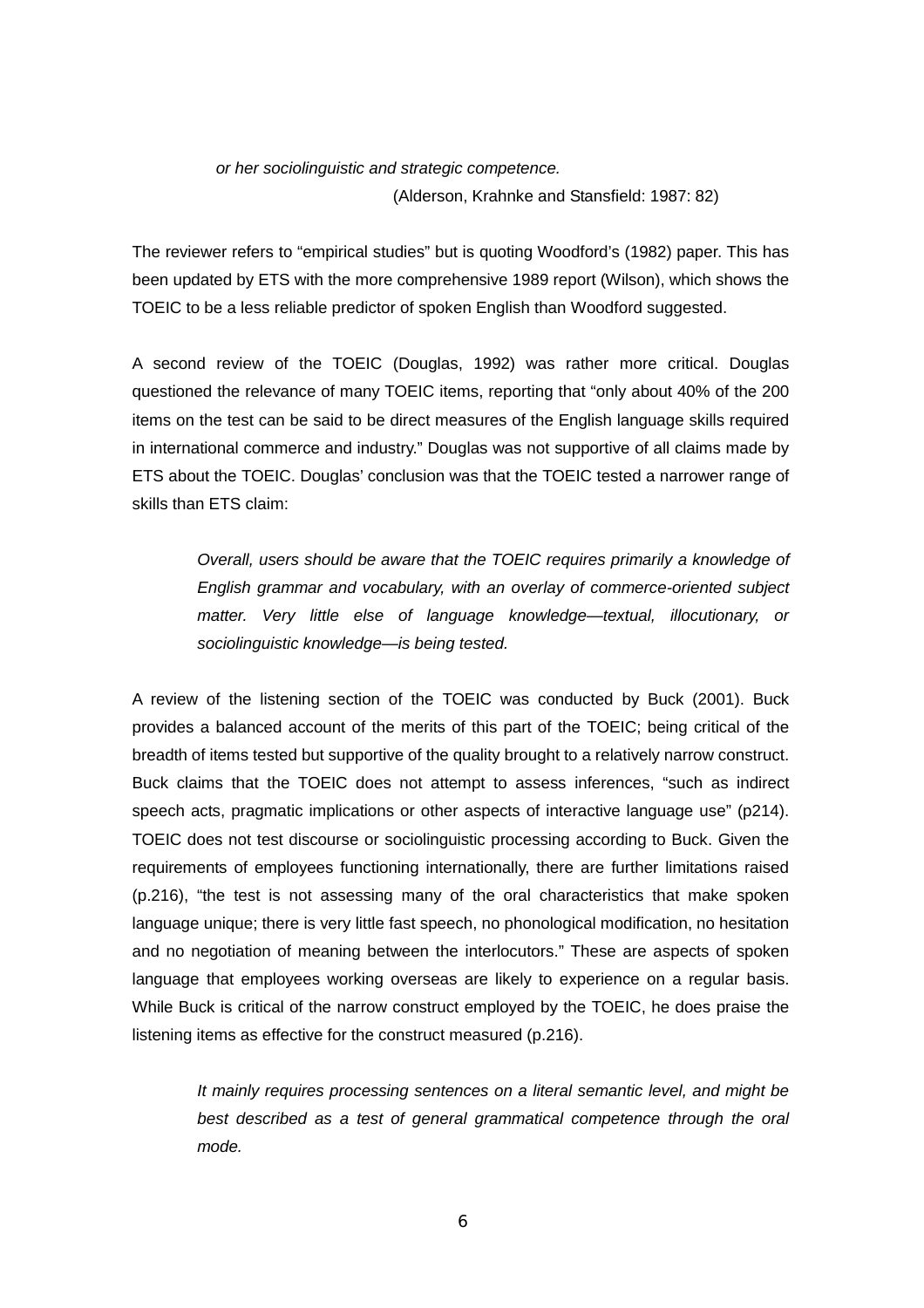Both Buck and Douglas were critical of the construct measured by the TOEIC, with Douglas believing it is testing grammar and vocabulary and Buck proposing an even narrower construct; simply grammatical competence.

An independent investigation into the TOEIC (Childs, 1995) examined whether it is a suitable test to measure progress in English. He investigated a group of 113 new employees in a Japanese company. The new employees underwent an intensive one-week English course followed by a half-day of English study once a month for the next four months. The new employees were given a TOEIC test before the start of the intensive course, at the end of the intensive course, after the second half-day class and finally after the last half-day English class. There were a total of four TOEIC tests administered. After analyzing the results of all the administrations of the test, Childs concluded the following:

- The TOEIC is reasonably effective at measuring overall group gains in proficiency.
- The TOEIC is not as effective at measuring the progress of individual learners in the short term. Childs states that "the use of TOEIC for gauging individual learning is, in general, inefficient or wrong." The reason for this conclusion was the standard error of the total scores was in the range of the expected individual gains. The SEM's in Childs' report are somewhat higher than those given in the TOEIC's initial validity study (Woodford, 1982). 43 points for the total score SEM on Childs' investigation, against Woodford's figure of 34.93.
- It is not possible to explain the reasons for students' progress using the TOEIC. This is again due to the standard error of the scores. Childs dismisses TOEIC's ability for use as a diagnostic test.
- The TOEIC can be an effective tool for comparing the performance of different language schools or programs. Childs qualifies this conclusion with the comment that care is needed as TOEIC is not especially effective for measuring individual gains. Presumably, if a company sends a large number of employees to different schools or programs, then the group gains can be reasonably confidently compared.

Childs' (1995:75) closing comments reported that:

*"Company education directors and language schools should be warned that short-term TOEIC results cannot be substituted for more specific measures of*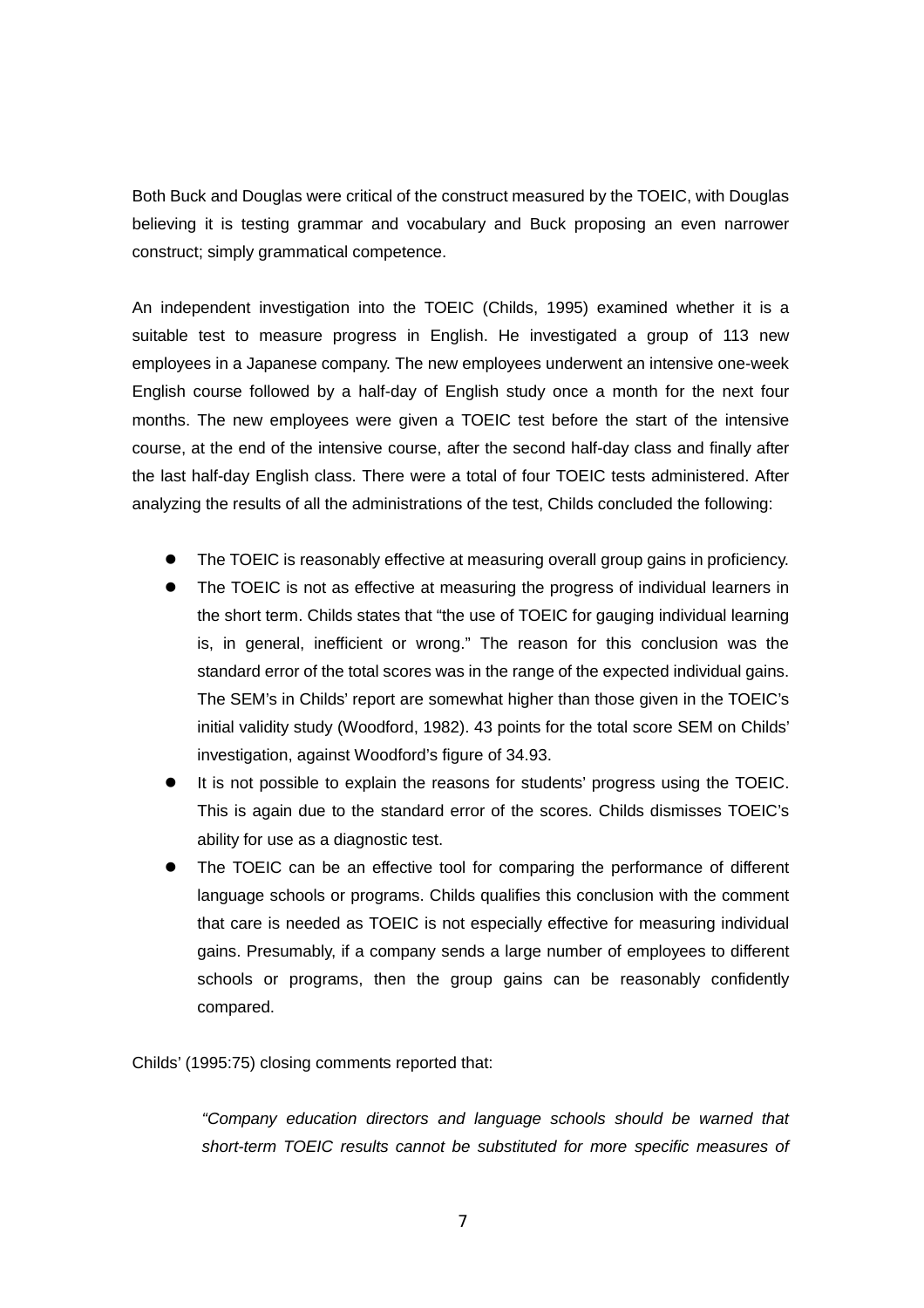*learning achievement. Test users await a series of criterion-referenced tests complementary to the norm-referenced TOEIC."*

And later:

*"Education directors who incorporate TOEIC into their testing programs should do so thoughtfully. They should understand that the long-term solution to many of their needs will be not TOEIC but a series of tests that are in tune with the specific goals and methods of their English education programs."*

Although Childs' study is of direct relevance to the validity and reliability of the TOEIC some words of caution are required in interpreting his findings. Firstly, the participants underwent only 53 hours of formal training. Childs points out that as much as 200 hours of formal training would be required to accurately gauge the improvement in TOEIC scores for individuals. The sample population is also different from that in Woddford's (1982) report. The mean TOEIC score in Child's study is 269, well below the mean TOEIC score in Japan of 451. Childs' sample did form a normal distribution, but all the participants were recent graduates and young employees of a Japanese manufacturing company and do not constitute a random sample. In addition, given that reliability and standard error are always sample dependent (e.g. Thompson, 2003), caution is required in interpreting Childs' comparison of his findings with those of earlier studies.

Other authors (Gilfert: 1996, Eggly et al: 1997, Robb & Ercanbrack: 1999) have also used the TOEIC in research projects but the conclusions they draw are either unsubstantiated (Gilfert) or not directly related to the reliability or validity of the TOEIC. The reviews of Douglas and Buck, along with the investigation of Childs begin to raise questions about the construct measured by the TOEIC and the accuracy of the claims made by ETS. Considering how widely used the TOEIC is (over three million candidates per year), the quantity of independent data verifying the claims of the test maker is startlingly low. With a view to providing more independent data on the correlation between productive skills and TOEIC scores, the authors conducted two studies: the first compares the scores of a company-internal interview test and the TOEIC, while the second compares the scores of the Business Language Testing Service (BULATS) Writing Test, which is part of a four-test suite developed by the University of Cambridge Local Examinations Syndicate (UCLES), and the TOEIC. The basis of all validity claims about the TOEIC by ETS is the correlations with direct tests of speaking and writing. This is the reason the authors are attempting to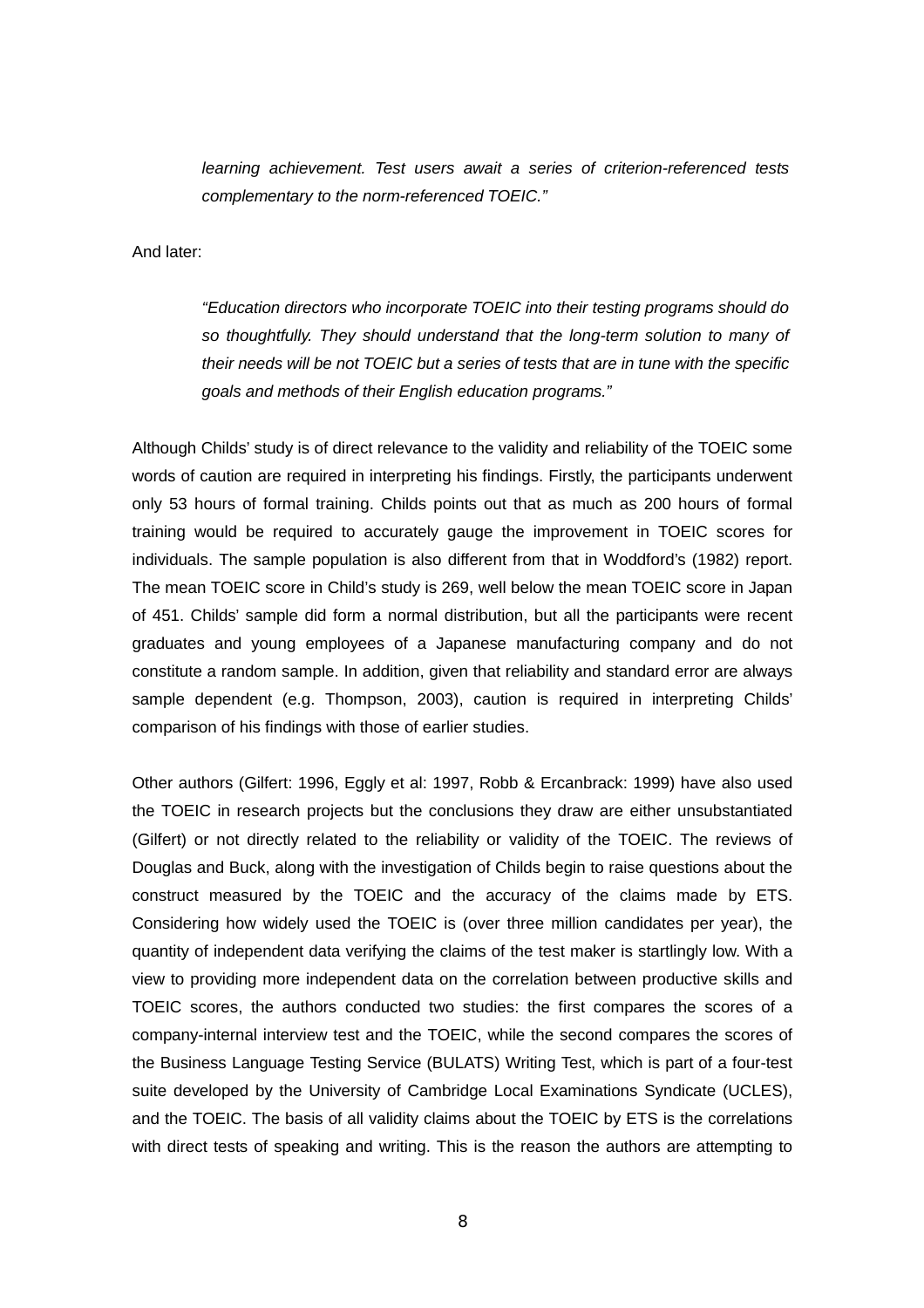independently investigate these correlations and not attempting to assess the validity of the TOEIC in any broader fashion.

# **Materials and Method**

### *1) Participants*

In order to study the correlations between speaking skills and TOEIC scores, the authors collected the test scores of 475 students enrolled in an intensive, total immersion business English program (divided into Intermediate and Advanced levels, which students self-select) at the foreign language training center of a major Japanese company between October 1999 and September 2001. To investigate the correlation between writing skill and TOEIC scores, the British Council and the authors jointly administered the BULATS Writing Test to a total of 100 employees, 90 of whom were students of either the Intermediate or Advanced course between September and November 2001. Ten individuals, who were not students at the corporate language training center at the time, took the test in April 2001. The participants made up a homogeneous sample: they were all graduates of the Japanese education system and held at least an undergraduate degree from a Japanese university. They had six years of English as a foreign language education in school, with an emphasis on reading and translation. In the Japanese university system students typically receive three semesters of foreign language education and as almost all the participants were from a science and engineering background, it is unlikely they will have had more than this minimum level of English education at the university level. They ranged in age from 24 to 46 with an average age of 29 and had been working in the corporation for an average of six years. English proficiency varied from elementary (TOEIC 255) to advanced (TOEIC 935) with an average score of 559. Although some of the participants would have had prior experience of using English as part of their professional duties, the majority of the employees attending the foreign language training center came with little experience of communicating in English.

### *2) Instruments*

The authors employed the following three tests:

• A company-internal interview test, which, based on a series of questions, evaluate the test taker's aural comprehension, grammatical accuracy, vocabulary, pronunciation, and fluency. The test lasts between 10 and 20 minutes and is conducted face-to-face with a native English speaking instructor.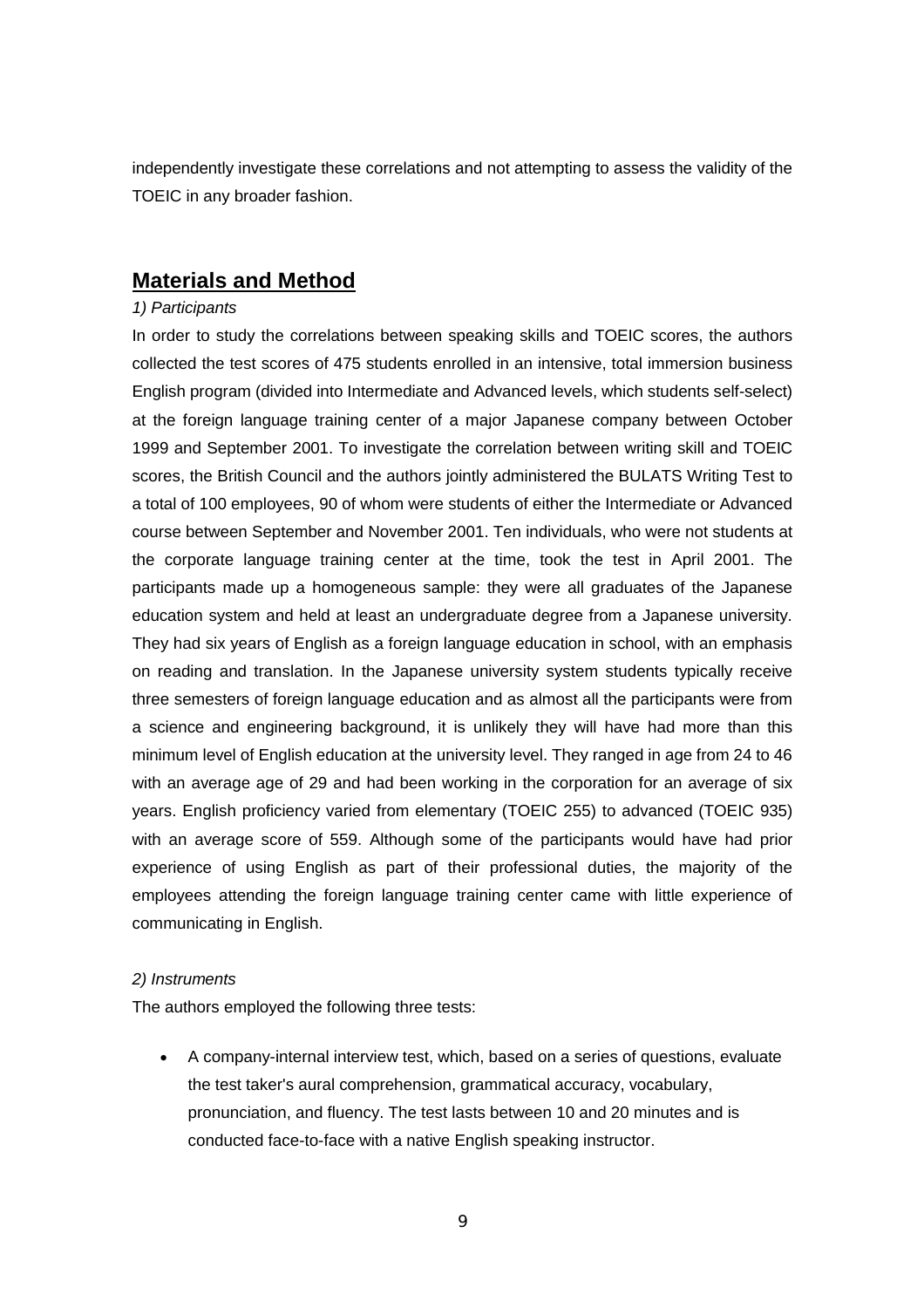- The BULATS Writing Test, which evaluates the test taker's ability to produce short, well-organized business-related memos/letters/e-mail with linguistic accuracy and appropriateness. The test lasts 45 minutes and consists of two tasks.
- The TOEIC, which is designed to evaluate the test taker's ability to read and aurally comprehend "real-life, business-type" English. The listening and reading parts have 100 items each, and the total test time is 120 minutes.

Each student took an interview test at the beginning and the end of the intensive course. The scores reported throughout this study are the exit test scores. The interview test starts with a warm-up, where the examiner attempts to put the examinee at ease with questions about the candidates' job and interests. The interview builds from the information supplied by the candidate and no two interviews will be identical. The examiner will pursue work-related issues with the examinees and later in the interview will challenge opinions produced to see whether examinees can defend a point of view. The exit test (relevant to this study) contains questions based only on information generated by the candidate or a topic covered in the previous intensive course. All the topics are business related unless they regard a particular interest raised by the candidate in the warm-up. As the interview tests focus on the candidates' capacity to discuss their jobs and work-related issues the authors believe the test is a valid concurrent criterion against which to check the validity of the TOEIC, which itself claims to be a test of English as used in business and commerce and how well an individual can communicate in a business environment (ETS, 2003). The interview tests are performed exclusively be the three full-time in-house instructors and intra-rater reliability was .95 or higher for all the instructors. Inter-rater reliability was consistently above .9 for the three instructors. Each student's most recent TOEIC score before the start of the program was recorded, and all Intermediate level students took the TOEIC at the end of the program.

The BULATS writing test has two parts. In part one the candidate is required to write a short reply (50 – 60 words) to a short text such as a letter, memo, or advert. In part two the task is to compose a report or letter (180 – 200 words) after receiving brief instructions. The candidate has a choice of two different prompts. Although the BULATS may not be the ideal choice of an English-writing assessment in a business context, (it does not include any lengthy or complex writing tasks and the tasks are not specific to the jobs of the employees enrolled in the intensive courses) it does test the writing skills required by the students at an intermediate level, who are the main participants in this study. The employees taking the intensive courses are generally not at an advanced level of proficiency and are unlikely to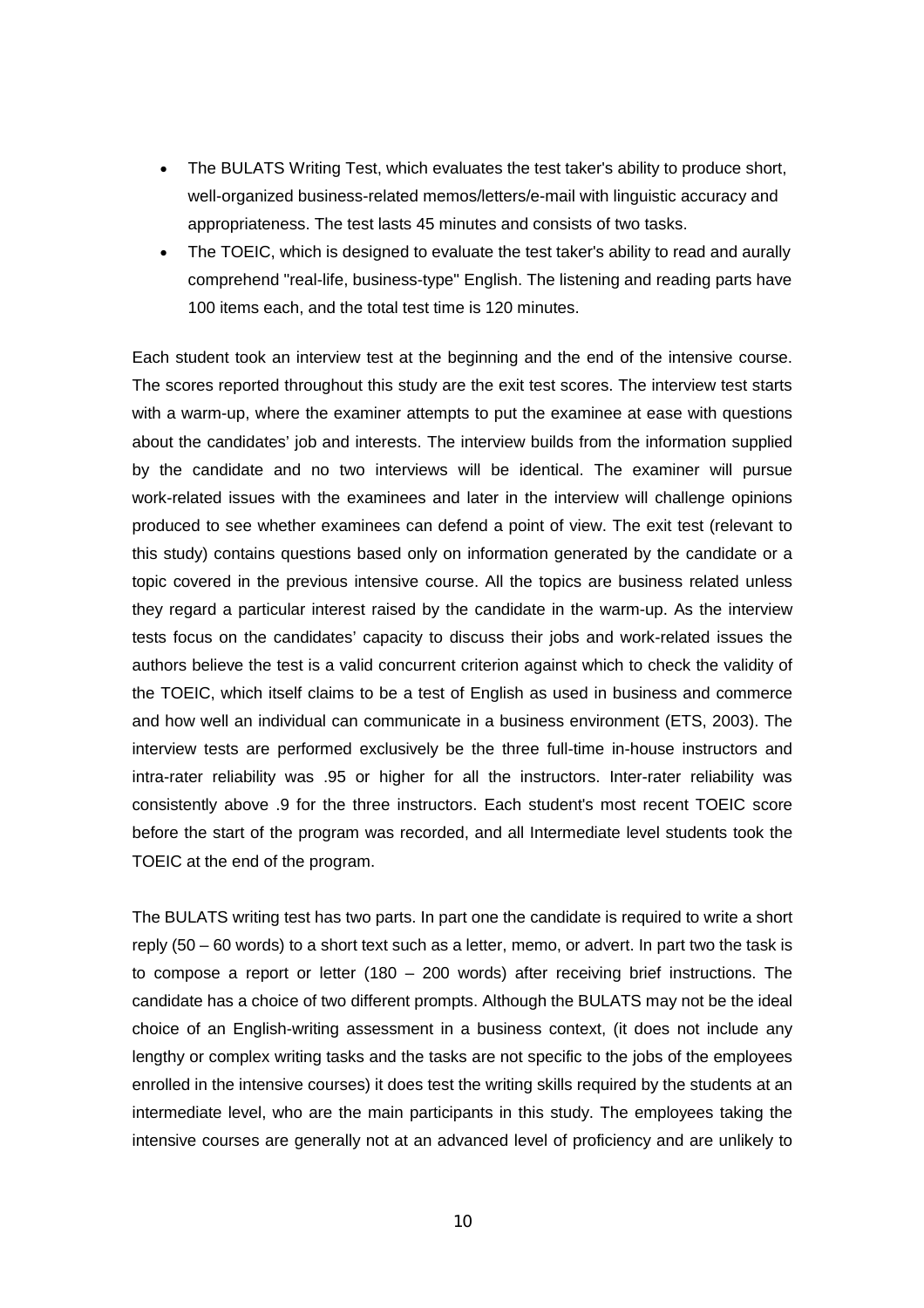have to write in English beyond the level of an e-mail or a short report. Hence, the BULATS is seen as a sufficient concurrent criterion against which to investigate the validity of the TOEIC as a test of written English proficiency in a business context. BULATS reliability is reported as .93 for the computer based test and .86 for the paper and pencil test (Geranpayeh, 2001). The paper and pencil test was used in the current study. For details of the differences between BULATS and the writing test employed by ETS in their 1982 study, please refer to the discussion section. The correlation was calculated between the BULATS Writing Test scores and either the actual TOEIC scores on exiting the program (Intermediate students) or the most recent TOEIC scores (all others).

# **Results**

Figure 1 presents univariate descriptive statistics for all measures including breakdown by ability range as commented on later in this section and the discussion. These data demonstrate that the reported scores form normal distributions. The only score of concern, in terms of forming a normal distribution, for calculating correlation coefficients was that of the BULATS which had kurtosis of -0.54 and a standard error of 0.25.

|            | <b>TOEIC</b> | <b>TOEIC</b> | <b>TOEIC</b> | <b>TOEIC</b> | <b>TOEIC</b> | <b>BULATS</b> | Interview | Interview |
|------------|--------------|--------------|--------------|--------------|--------------|---------------|-----------|-----------|
|            | (T)          | (730)        | (below       | (LC)         | (R)          |               | (Int.)    | (Adv.)    |
|            |              | and          | 730)         |              |              |               |           |           |
|            |              | above)       |              |              |              |               |           |           |
| N          | 475          | 60           | 415          | 475          | 100          | 100           | 383       | 92        |
| Mean       | 558.60       | 783          | 526.2        | 293.4        | 304          | 2.51          | 47.10     | 64.20     |
| Minimum    | 255          | 730          | 255          | 145          | 155          | 1.3           | 22.0      | 50.50     |
| Maximum    | 935          | 935          | 725          | 495          | 455          | 4.0           | 80.0      | 80.0      |
| Maximum    | 990          | 990          | 725          | 495          | 495          | 5.0           | 100       | 100       |
| (possible) |              |              |              |              |              |               |           |           |
| <b>SD</b>  | 122.51       | 44.01        | 92.51        | 63.95        | 69.09        | 0.66          | 10.52     | 6.40      |
| <b>SEM</b> | 24.50        | 8.80         | 18.50        | 18.09        | 18.28        | 0.25          | 3.33      | 2.02      |
| Skewness   | 0.45         | 0.96         | $-0.02$      | 0.44         | $-0.10$      | 0.11          | 0.72      | 0.10      |
| Kurtosis   | $-0.26$      | 0.98         | $-0.49$      | $-0.24$      | $-0.42$      | $-0.54$       | 0.37      | $-0.52$   |

## Fig. 1 Univariate descriptive statistics for all measures

When the scores of the Intermediate course students and the Advanced course students were combined, the interview scores were found to correlate fairly well with the TOEIC Total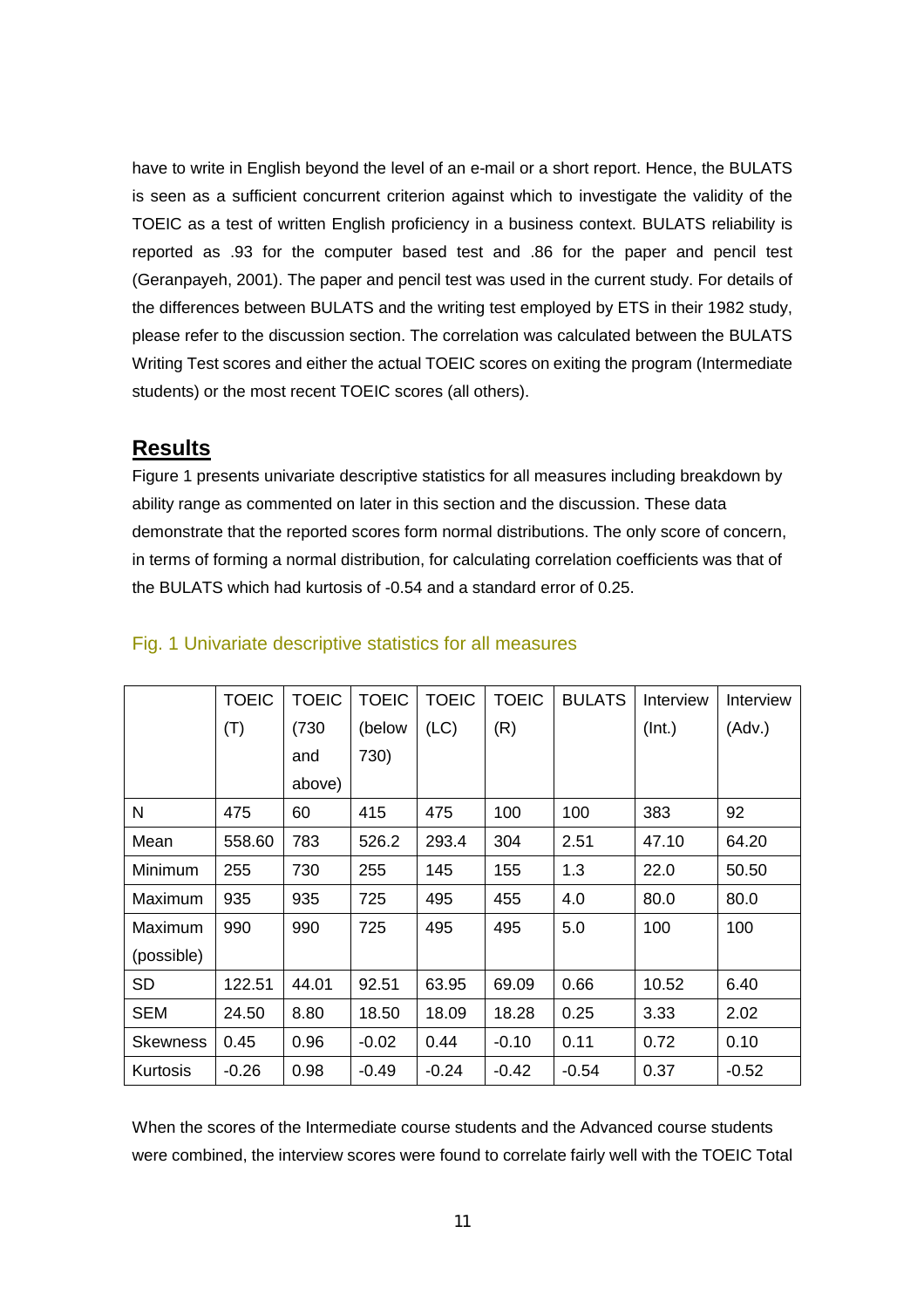and Listening scores, as shown in Figures 2 and 3. The correlation coefficients of 0.78 for the Total and 0.73 for the Listening score were in line with the correlation coefficient of 0.75 between the direct speaking measure and the TOEIC Listening score as reported by ETS (Wilson, 1989). When the two groups were examined individually, the correlation coefficient between the interview score and the TOEIC Total score dropped significantly (0.49 for the Intermediate course students and 0.65 for the Advanced course students), as shown in Figures 4 and 5. Figure 4 also reveals a distribution pattern for the Intermediate course students that is markedly different from that of the entire sample.



Fig. 2 Correlation between Interview scores and TOEIC composite scores

Fig. 3. Correlation between Interview scores and TOEIC (L) scores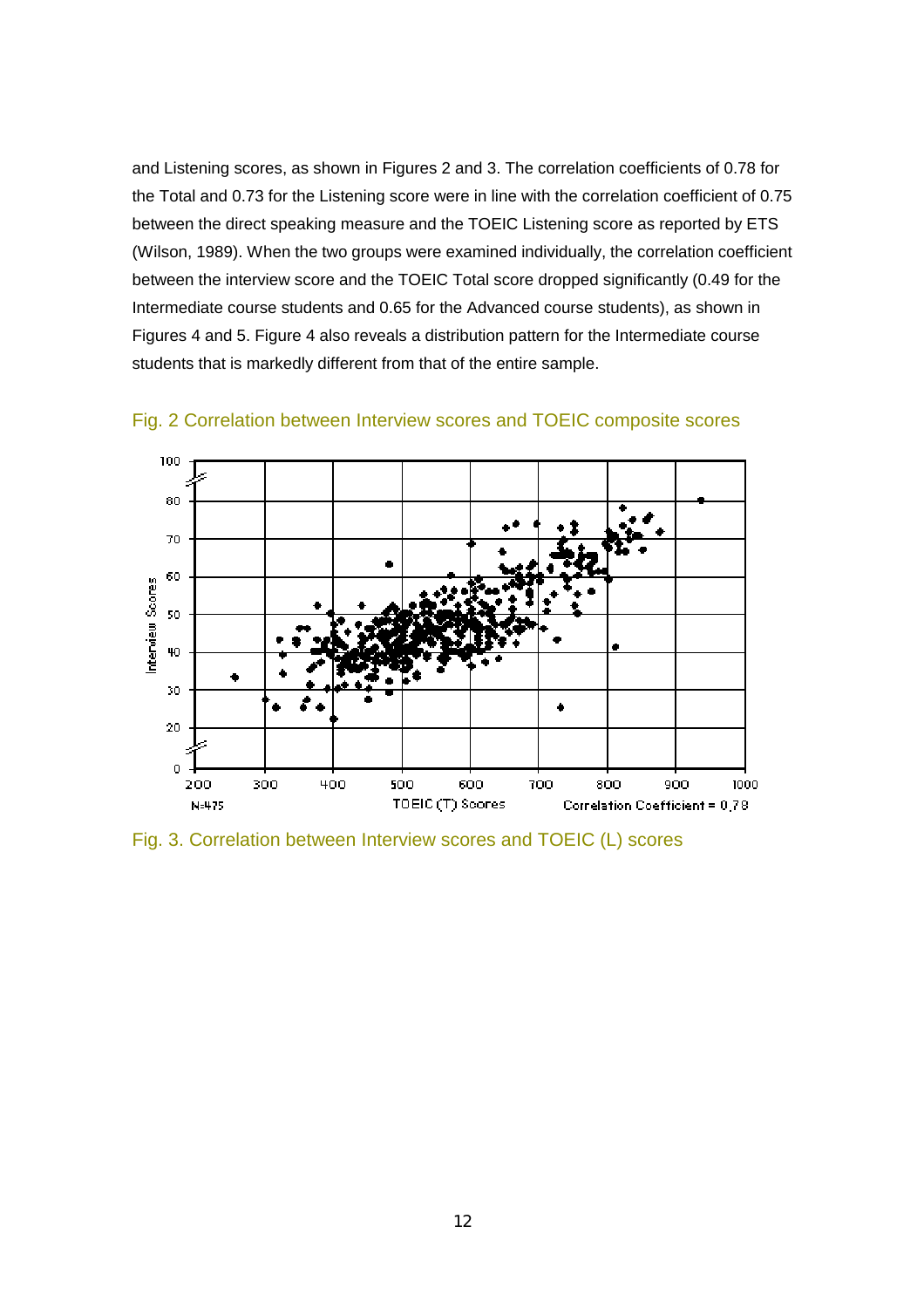

Fig. 4. Correlation between Interview scores and TOEIC (T) scores among intermediate students before starting an intensive English program



BULATS Writing scores were found to correlate a little more loosely than overall interview scores with the TOEIC Total and Reading scores, as shown in Figures5 and 6. The correlation coefficient was found to be 0.66 for the Total and 0.59 for the Reading score, both considerably lower than the correlation coefficient of 0.83 as reported by Woodford (1982, p.15) and The Chauncey Group International (1998, pp. 1-2).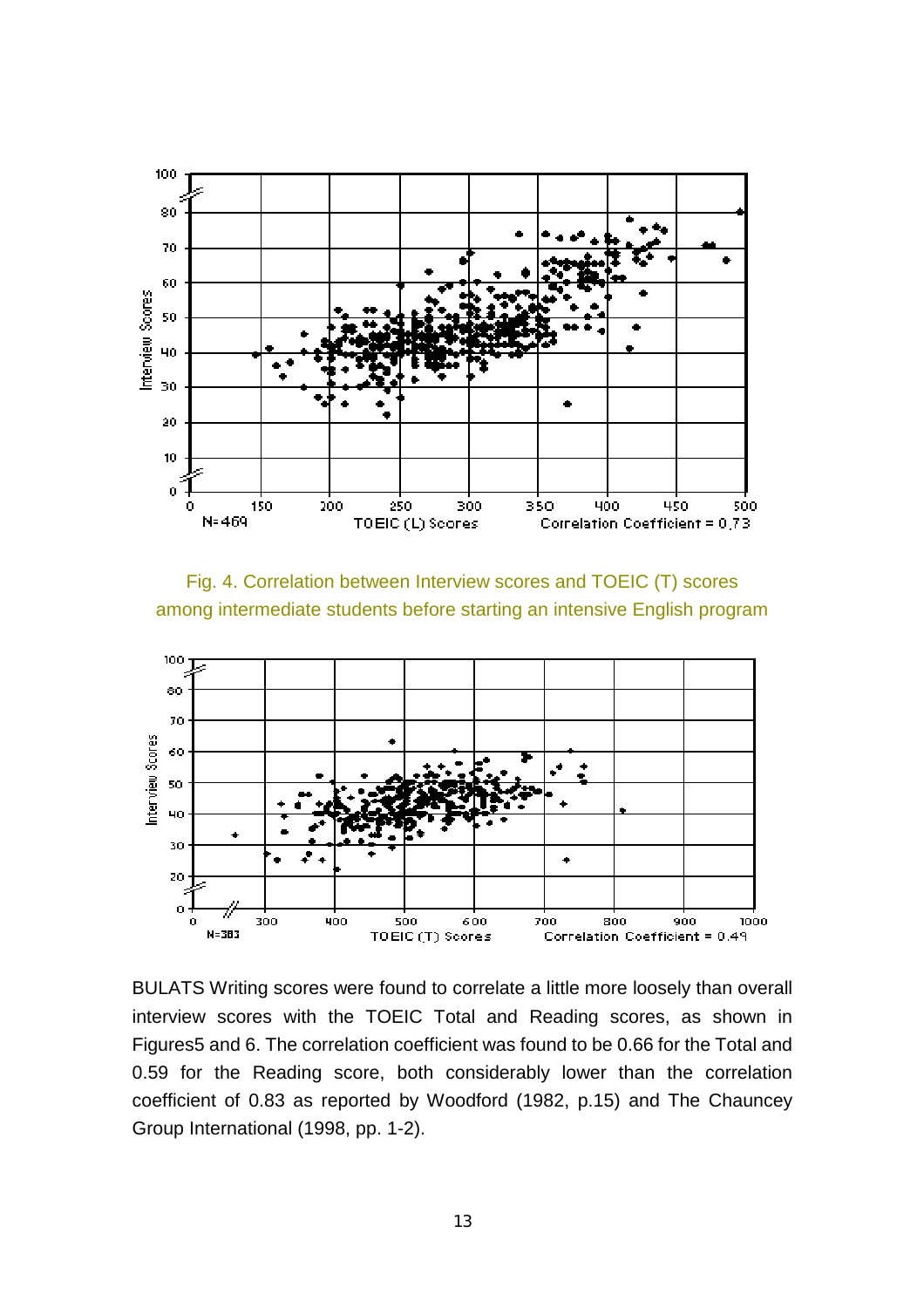Fig. 5. Correlation between Interview scores and TOEIC (T) scores among advanced students before starting an intensive English program



Fig. 6. Correlation between BULATS Writing levels and TOEIC (T) scores



Fig. 7. Correlation between BULATS Writing levels and TOEIC Reading scores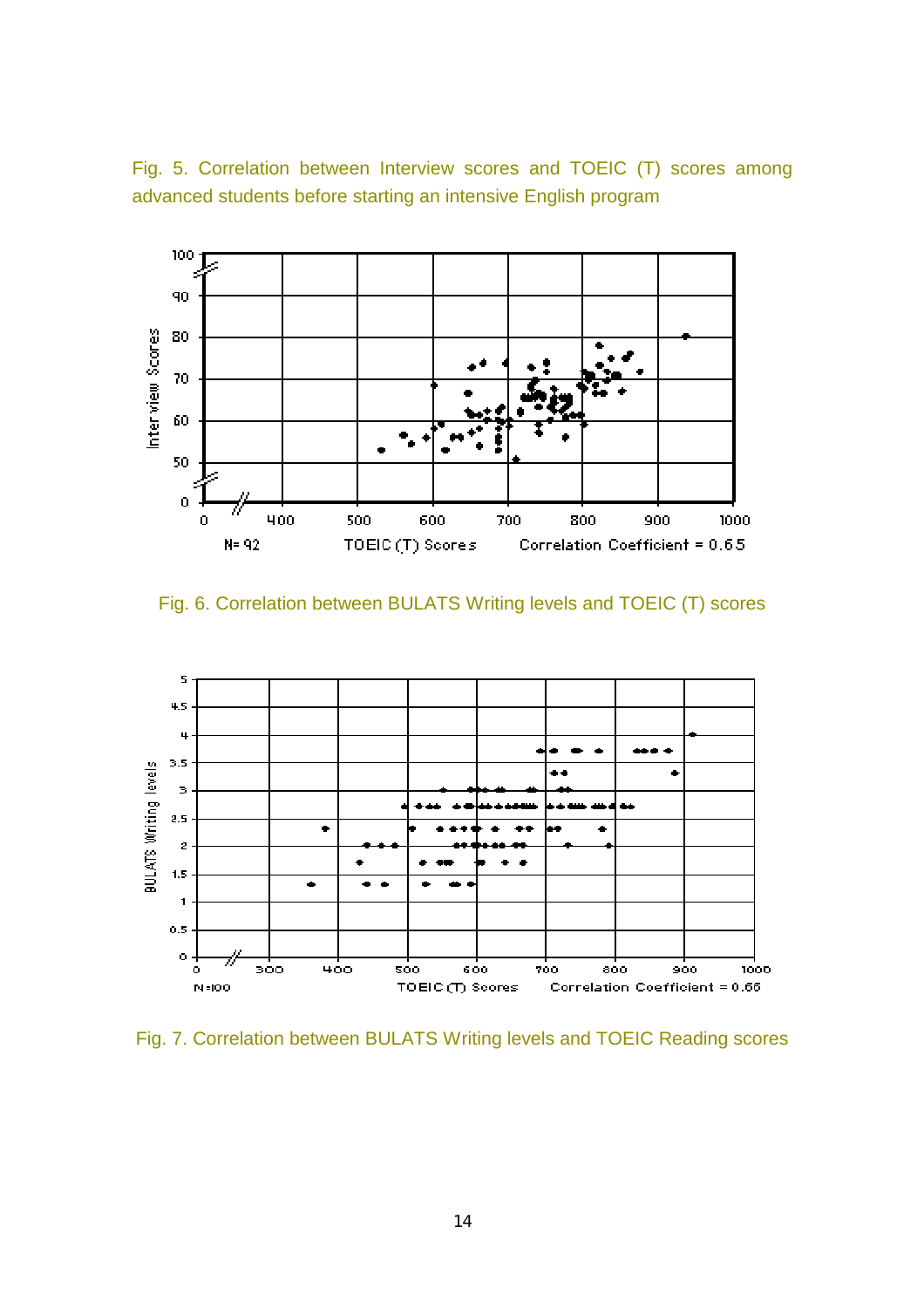

## **Discussion**

### i) Interview Test and TOEIC Scores

With the scores of the Intermediate and Advanced course students combined, the distribution of the two sets of scores (interview and TOEIC) yielded relatively high correlation coefficients of 0.78 (for TOEIC total) and 0.73 (for TOEIC Listening). Since the subjects in this study had a wide range of general English ability (with TOEIC scores of 255 to 935), they can be considered representative of the range of English learners in Japanese business environments. Superficially, therefore, the results point to a fairly high degree of correlation between speaking skills and TOEIC scores, at least among this group of Japanese businesspeople. In terms of general applicability, however, a few words of caution are in order.

In interpreting statistical data, it is essential to check the degree of meaningfulness or reliability of the data in statistical terms, such as the sample size and the range or scope of the sample. Also, if the range of the sample does not match that of the population, then the statistical data does not accurately represent the characteristics of the population. In the present study, splitting the entire sample into two subgroups, where one group is made up of individuals with TOEIC (Total) scores of 730 or above and the other group is those with TOEIC (Total) scores of less than 730, reveals statistical features that are significantly different from those of the original sample. Both subgroups exhibit much lower correlation coefficients (0.45 and 0.63, respectively). As would be expected, restricting the range results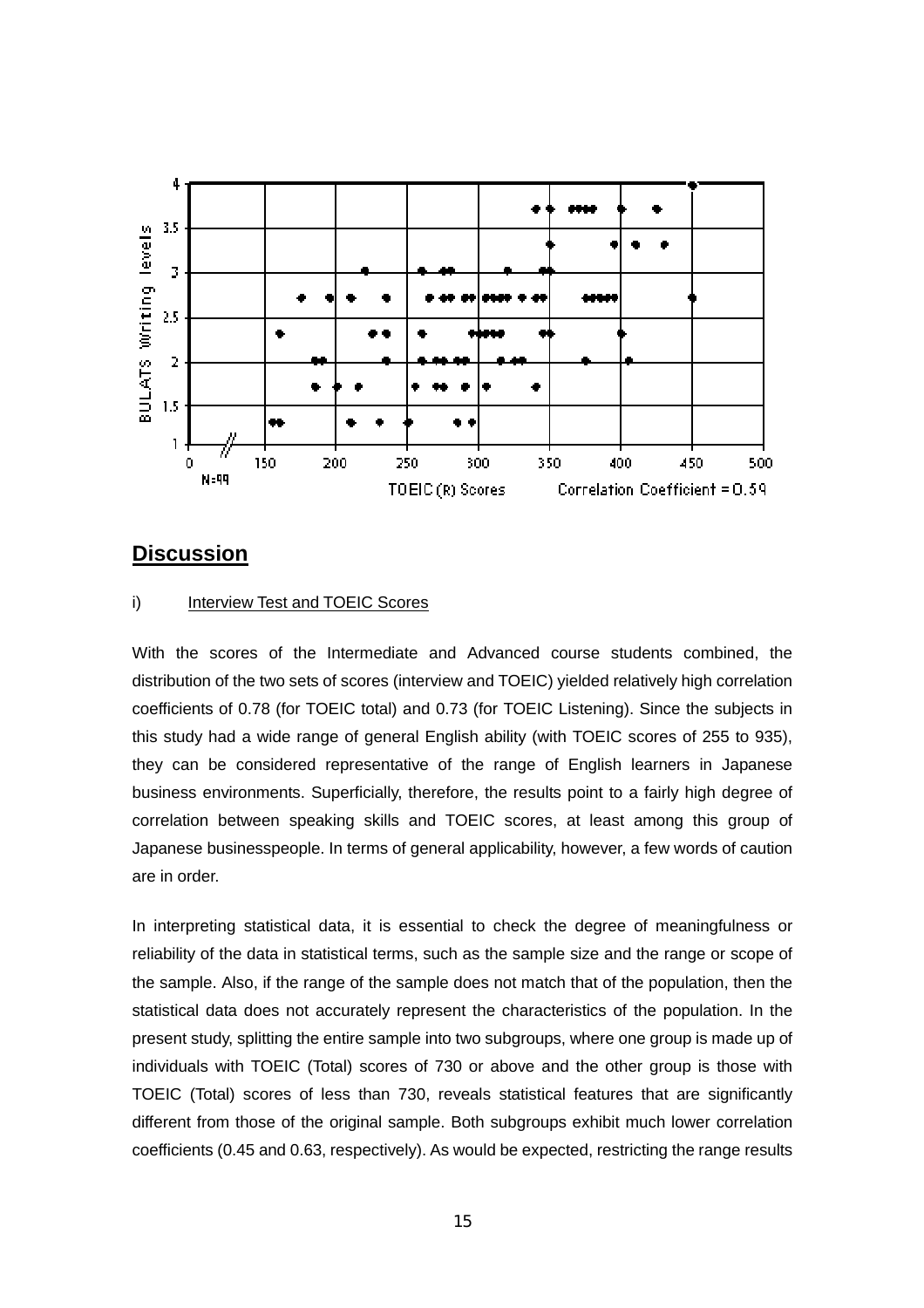in lower correlation coefficients.

Likewise, it is of critical importance to check the nature of the data. Studying the data of an inherently biased sample often leads to an interpretation which is different from, or even contradictory to, that for the total population. In the present study, the Intermediate course students' interview scores flattened in the range of TOEIC 700 and above, as shown in Figure 3. This flattening effect should be attributed to the fact that the Intermediate course attracts employees with no or limited speaking experience, regardless of their TOEIC scores. The students came to the Intermediate course with an inherent bias toward poor speaking proficiency. As a result, the correlation coefficient was as low as 0.49. Note that the restricting of the sample's range to the Intermediate level was another contributing factor here. In contrast, the students of the Advanced course, which assumes experience in an intermediate-level course and/or prior exposure to an English speaking environment, exhibited a slightly higher correlation coefficient of 0.65.

This observation helps explain the apparent discrepancy between the claim of the test maker that the TOEIC is a valid test of communicative competence and the notion widely held by English educators in Japan that the test is not a reliable measure of productive skills. This observation, therefore, seems valid as far as low to intermediate-level learners are concerned, but should not be extrapolated to speak of the entire range, which has different characteristics. By the same token, the relatively high overall correlation coefficient of 0.78 should not be considered applicable to any subset of the entire range such as low to intermediate levels. In general, statistical indices are valid only within the scope being studied. The data generated in this study provide partial support for the claims made about the TOEIC by the test maker. However, in the case of test utilization, the authors can only urge caution for corporations using TOEIC scores as the sole predictor of oral proficiency where there is only a subset of the entire range of TOEIC scores.

#### **(ii) BULATS Writing Test and TOEIC Scores**

The relatively significant difference between the correlation coefficients in the present study and ETS' data can be partly attributed to the difference in nature between the two writing tests. The BULATS Writing Test consists of two tasks, each of which asks the test taker to compose from scratch a short e-mail message, letter, or memo. In contrast, the "direct measure" used by Woodford (1982, pp.10-11) has three tasks: dehydrated sentences, sentence translation, and a short (25-40 words) business letter, with weight factors of 0.3,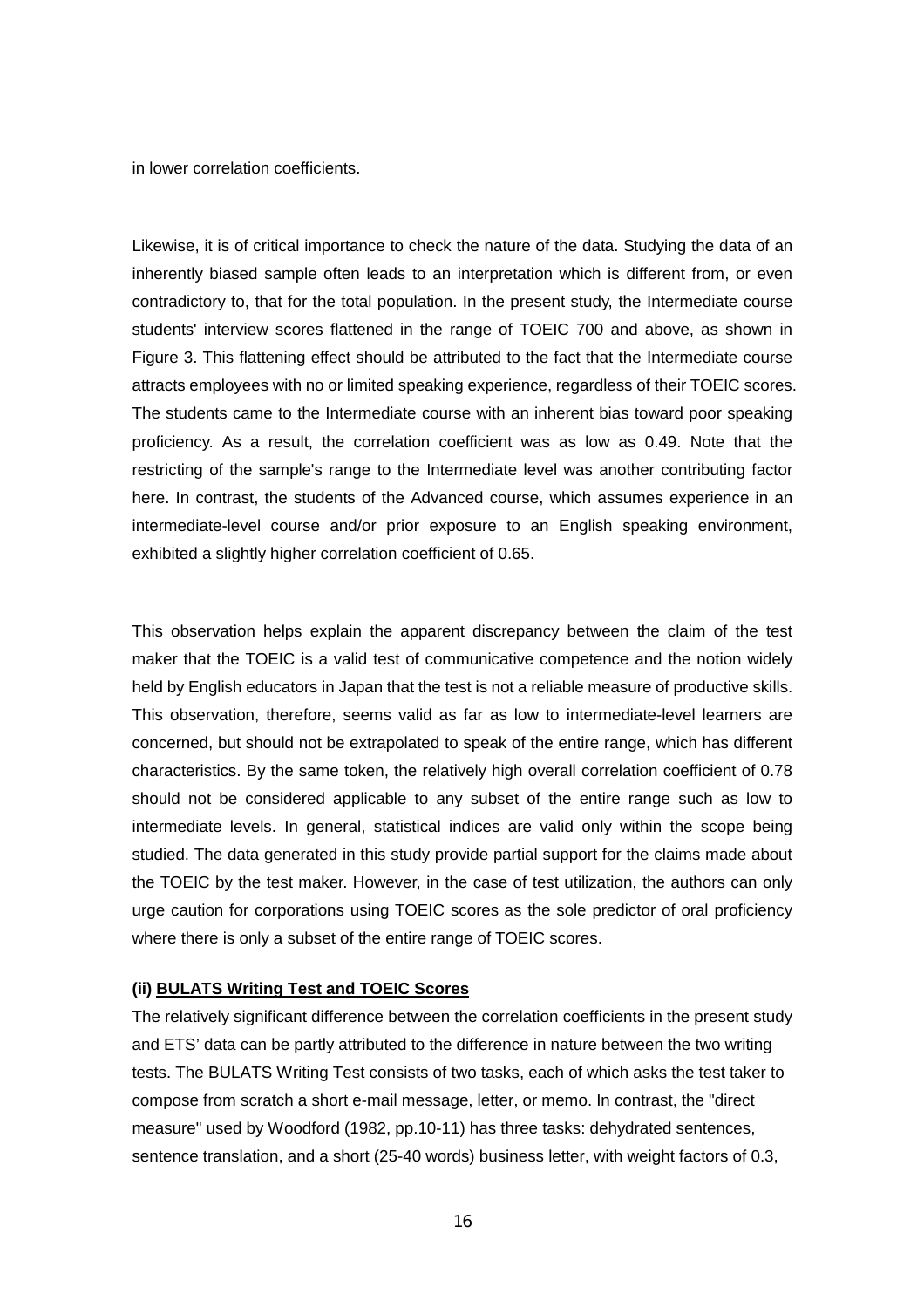0.2, and 0.5, respectively. In the dehydrated sentences task, candidates are given a series of key words and asked to form a full sentence. Woodford (1982) gives the following example: employees/receive/raise/next year/ --> the employees will receive a raise next year. The second task, which is sentence translation (as opposed to passage translation), may test the basic ability to put together words in grammatically correct order but does not test the ability to compose a passage that is acceptable in a business environment. Only the third task requires creative skills, which can be acquired or improved mainly through focused training.

Generally, it is creative writing skill that shows the greatest variance. In fact, Woodford's table summarizing the results of the "direct measure" tests (Woodford, 1982, p.11) shows a relatively large standard deviation of 3.211 against a mean of 5.859 (on a scale of 0 to 14) for the business letter part. On the other hand, the standard deviations for the other two parts were relatively small (7.243 against a mean of 37.824 on a scale of 0 to 50 for the dehydrated sentence part and 9.406 against a mean of 64.033 on a scale of 0 to 75 for the translation part). The standard deviation is a measure of variance in value of one quantity. Therefore, if the standard deviation of one quantity is large, then the correlation coefficient between this quantity and any other quantity is in general relatively small. In Woodford's study, however, the weighting of the three components effectively smoothed out the significant differences in variance among the three test components, producing the relatively high composite correlation coefficient of 0.83.

Taking the letter writing part alone, it should be pointed out that there is a significant difference in elaborateness between the BULATS Writing Test and the direct measure test employed by Woodford. While the BULATS Writing Test gives the test taker two tasks, one between 50 and 60 words in length and the other between 180 and 200 words during 45 minutes, the letter writing part (creative part) of the direct measure test gives one task, to be completed in only 25 to 40 words in 20 minutes. It would be impractical to accurately measure the real writing skill with such a small task, and one should not draw too much significance in a business context from the ostensibly high correlation coefficient of 0.83 reported by Woodford.

While the correlation coefficient is a general indicator of how closely two quantities relate to each other, one should be cautious about the potential pitfall of predicting the value of one quantity (e.g., writing skill level) from that of the other (e.g., TOEIC score) on the basis of the correlation coefficient, unless it is extremely close to ±1. Even for a narrow range of TOEIC

17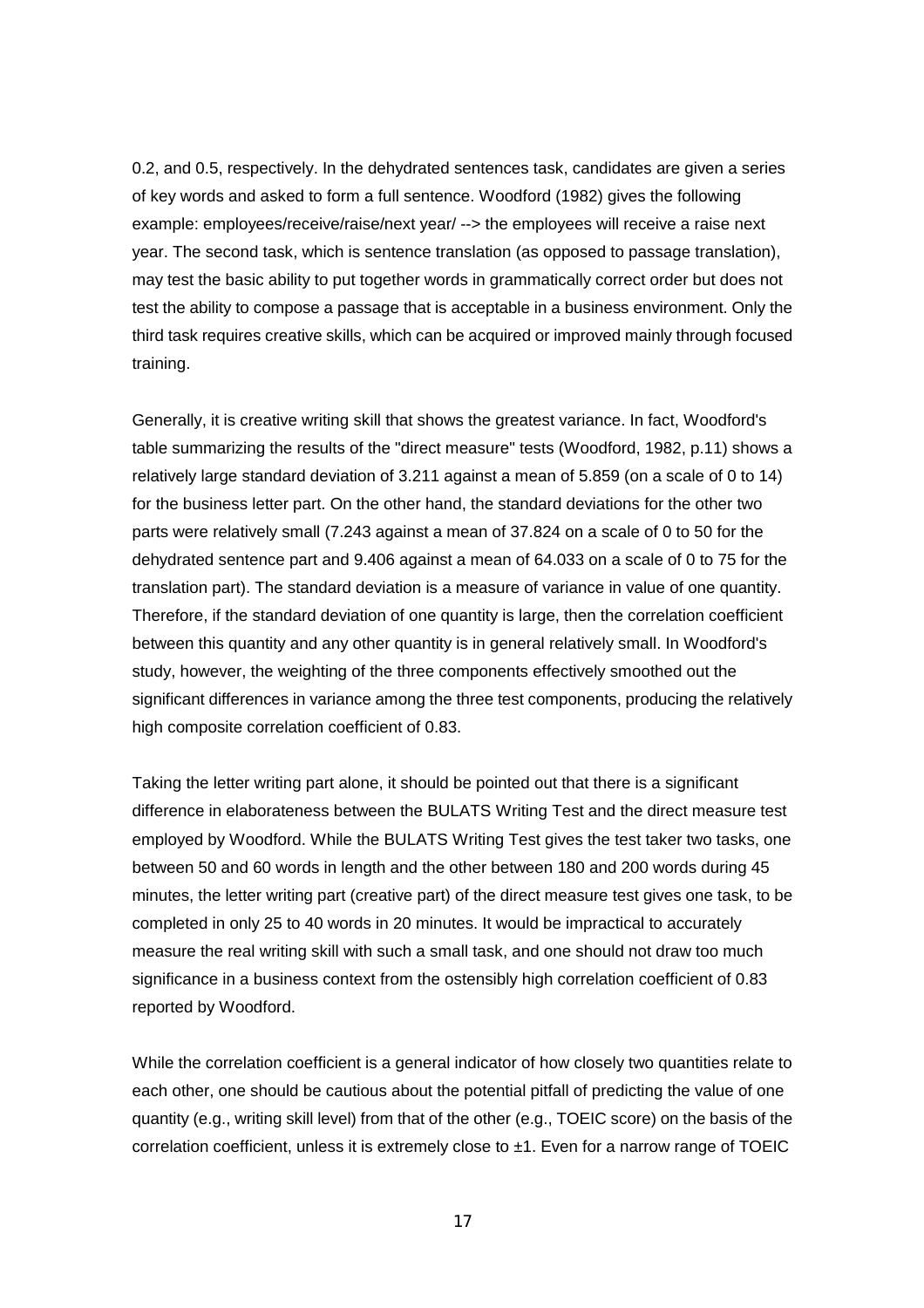scores, the writing level may vary significantly, if the correlation coefficient is not very close to  $\pm$ 1. For instance, in our sample with an overall correlation coefficient of 0.66, the BULATS Writing Levels of students with inclusive TOEIC scores from 550 to 595 -- one of the most populous score brackets -- spread randomly from 1.3 to 3.0 on a scale of 0 to 5.3. While one can calculate the BULATS Writing Level's standard deviation for this slice of TOEIC score continuum to be 0.56 (against a mean of 2.14), their distribution is far from a normal distribution (see figure 7 below). This fact renders the TOEIC score practically meaningless as a measure of writing skill.





pointing out that in interpreting writing test scores, proper attention should be paid to the nature and elaborateness of the test and that, apart from the correlation coefficient, a careful look at the distribution of scores of one test for any given score bracket of the other test would be essential in grasping how well the two sets of scores relate to each other. From the above analysis, the authors maintain that TOEIC scores cannot be employed as a reliable measure of writing skills in business contexts.

# **Conclusion**

This study has produced results that are not fully supportive of the claims made by ETS, IIBC and The Chauncey Group. There is greater support for the TOEIC as a predictor of oral proficiency than of writing skills. The correlations between TOEIC scores and oral interview tests in this study and the 1989 ETS report are similar. However, a more detailed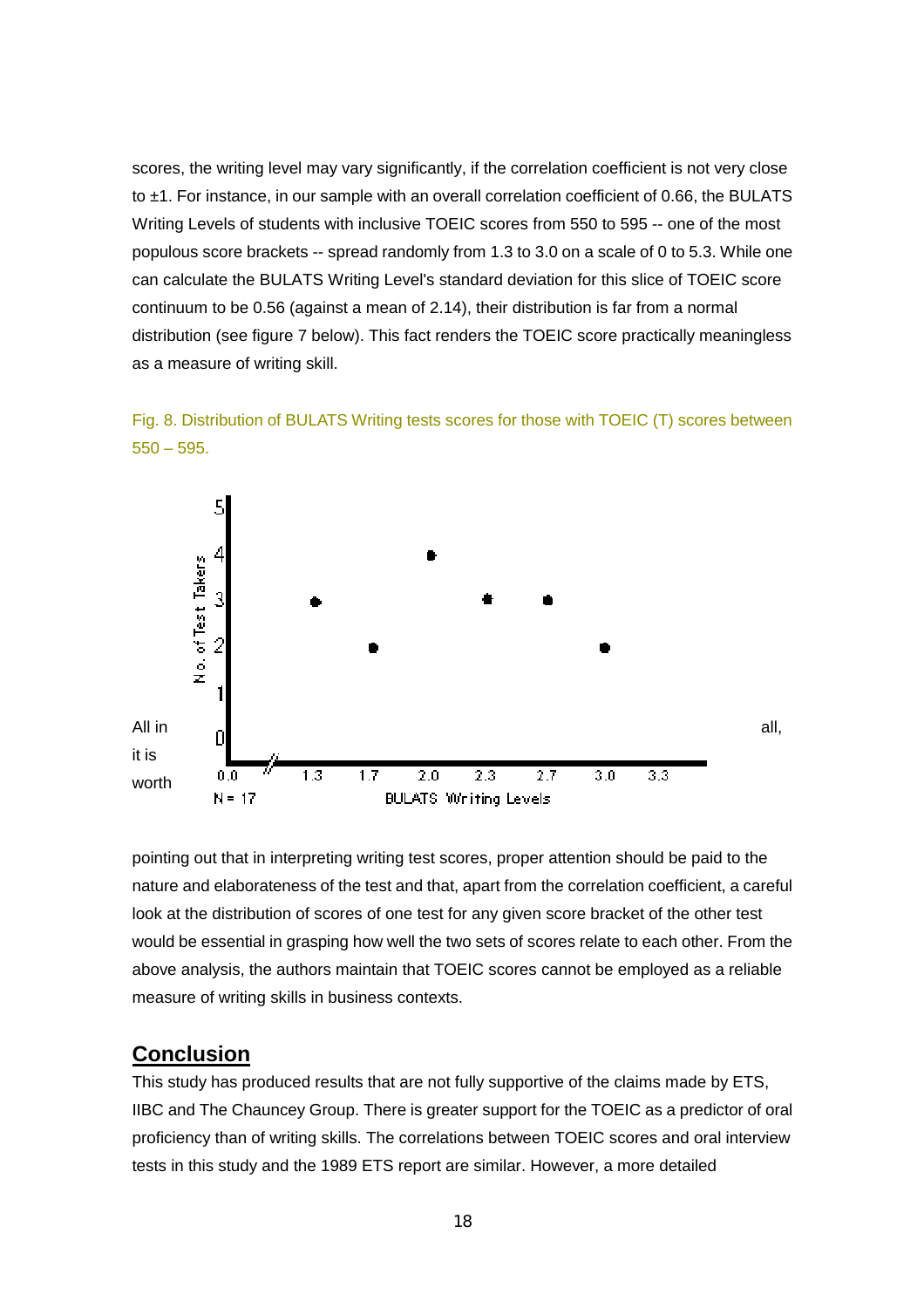examination of the results shows that subsets of the entire population have considerably lower correlations. Hence, if a corporation is using TOEIC scores as the sole indicator of language proficiency and the range of ability in terms of TOEIC score is limited, there is a real possibility that the TOEIC will only provide a very rough estimate of an individual's speaking ability. In this situation it would be prudent to employ further, more direct, tests to gain an accurate view of oral proficiency.

With regard to the validity of the TOEIC as a test of written English, this study found less support for the claims made by The Chauncey Group. The correlations between TOEIC scores and an independent test of writing are significantly lower than those generated in ETS' own study. The differences between the writing test employed in this investigation (BULATS) and that used by ETS may account for some of the discrepancy. That said, the BULATS is an established test of writing in a business context produced by UCLES and hence, the fact that TOEIC scores correlate only very loosely raises doubts over the validity of the TOEIC as a measure of writing skills. Again, the results generated here indicate that employing a direct measure of writing proficiency would be preferable to relying on a single TOEIC score.

A limitation of the current study is that it compares the TOEIC with only an internal corporate test and a single test of writing. If other TOEIC users do not accept the BULATS as a valid test of writing in a business context or fail to employ in-house assessment then the criterion-related validity findings reported here are of little relevance. Other criterion tests need to be compared to the TOEIC to gain a better understanding of how TOEIC scores correlate with other independent tests of speaking and writing. The lack of research into the TOEIC is troubling in two ways. Firstly, the great popularity of the TOEIC (more than 4 million registered candidates per year) means that it is one of the most taken language proficiency tests in the world. This fact alone should attract independent researchers' attempts to verify the claims made by the test maker. Secondly, the little independent research that has been carried out has been critical of the TOEIC. Doubts have been voiced over several claims made for the test by ETS. This combination should be enough to spur further critical discussion into this increasingly important test. Some areas that would be of interest include:

1) The linguistic skills required by the end users of the TOEIC. It would be helpful to know what both employees and employers require in terms of linguistic proficiency. Research could help to establish the skills required, which would act as the construct for the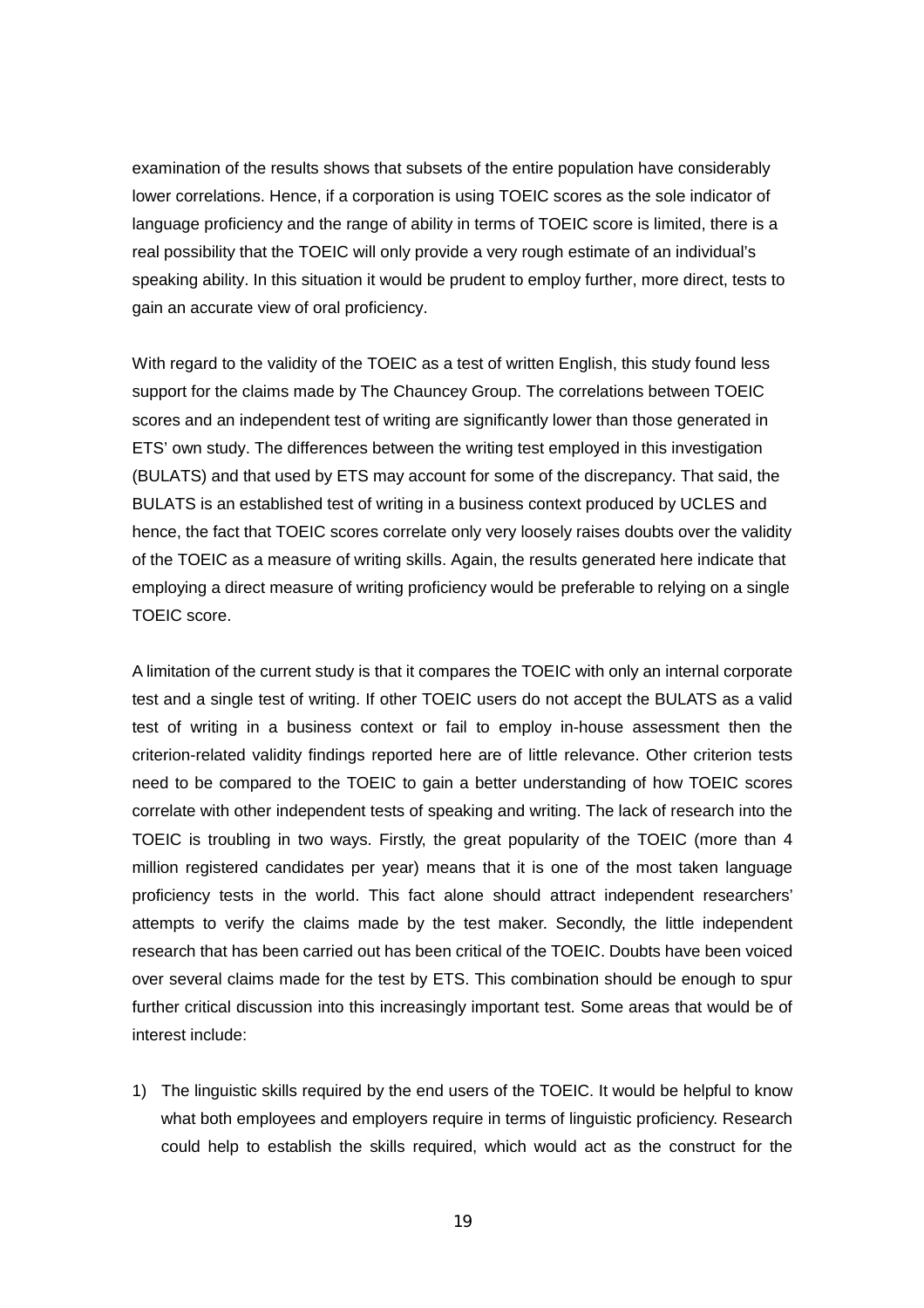TOEIC. If the precise construct is unknown, it is difficult to criticize the validity of the test.

2) The washback effect of the TOEIC. How does the TOEIC influence learner motivation and study? Does the TOEIC encourage learners to develop skills that are useful to their employers? Does the TOEIC affect how teachers run classes for corporations utilizing the TOEIC?

These areas would help to guarantee the best possible test was being produced for both test takers and the corporations that are frequently paying for the TOEIC. Overall, the TOEIC is a high-stakes test for many employees and these people would benefit from a deeper understanding of how TOEIC scores can be reliably utilized.

## **References**

Alderson, J., Krahnke, K. and Stansfield, C. 1987: Reviews of English Language Proficiency Tests. Washington DC: TESOL

Brown, J. and S. Yamashita (eds.) 1995: Language Testing in Japan. Tokyo, Japan: The Japan Association for Language Teaching.

Buck, G. 2001: Assessing Listening. Cambridge, UK: Cambridge University Press.

Chapman, M. 2003a: TOEIC: Tried but undertested. Shiken: JALT Testing & Evaluation SIG Newsletter. 7(3), 2-5. Tokyo, Japan: The Japan Association for Language Teaching.

Chapman, M. 2003b: The Role of TOEIC in a Major Japanese Company. 2003 JALT Pan-SIG Conference Proceedings. Tokyo, Japan: The Japan Association for Language Teaching.

Chapman, M. 2004: Voices in the Field: An Interview with Kazuhiko Saito. Shiken: JALT Testing & Evaluation SIG Newsletter. Tokyo, Japan: The Japan Association for Language Teaching.

Yamashita (eds.) *Language Testing in Japan*. Tokyo, Japan: The Japan Association for Childs, M. 1995: Good and bad uses of TOEIC by Japanese companies. In Brown and Language Teaching, 66-75.

Conoley, J. C. (Eds.). 1992. The Eleventh mental measurements yearbook. Lincoln, NE: Douglas, D. 1992: Test of English for International Communication. In Kramer, J. J., & Buros Institute of Mental Measurements.

Educational Testing Service. 2003: TOEIC From A to Z. Princeton, NJ: Educational Testing Service.

proficiency and success as a medical resident. *English for Specific Purposes*, 18 (2), Eggly, S., Musial, J., & Smulowitz, J. 1998. The relationship between English language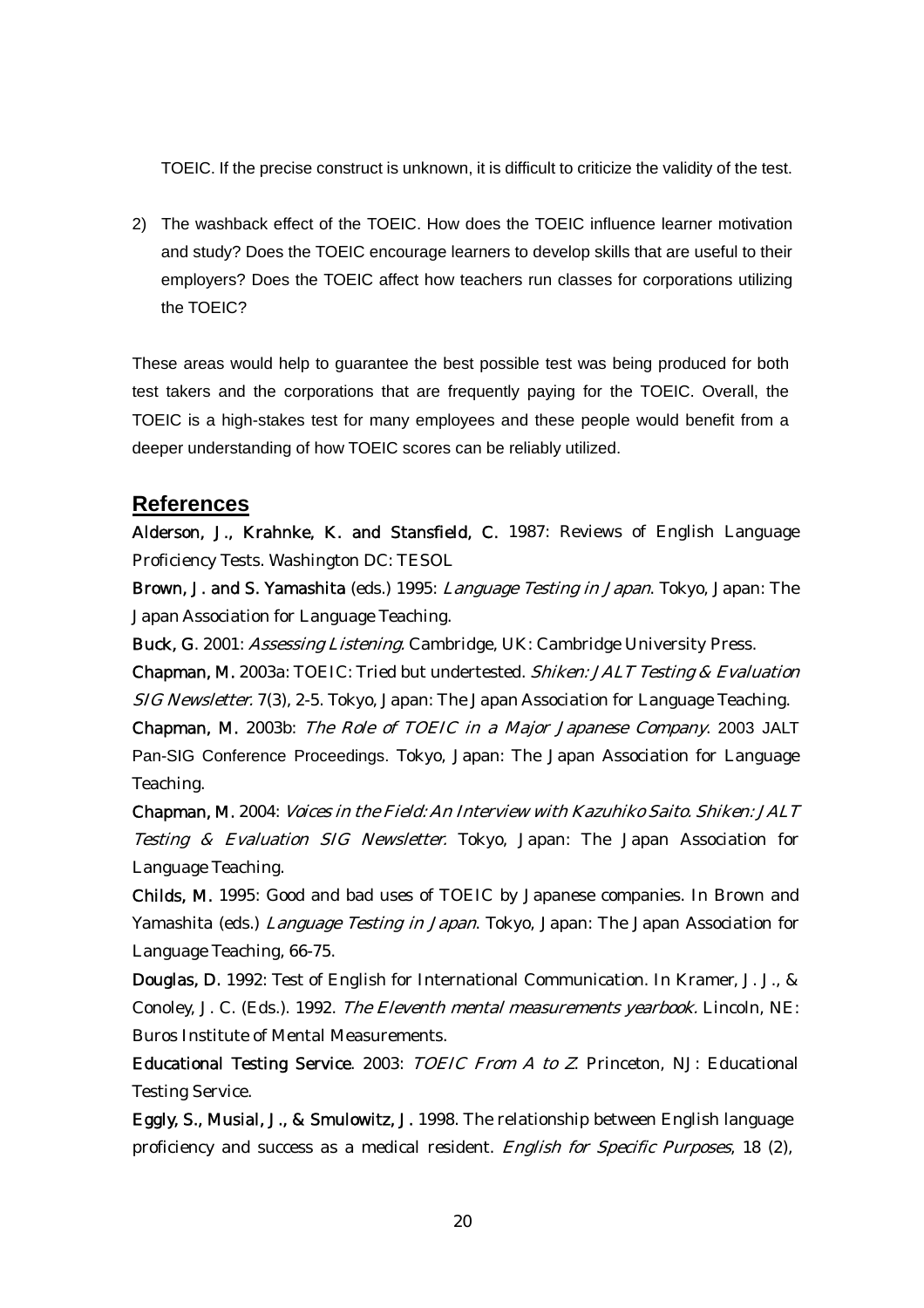201-208.

Geranpayeh, A. 2001. CB BULATS: Examining the reliability of a computer based test using test-retest method. Cambridge, UK: University of Cambridge Local Examinations Syndicate

Gilfert, S. 1995: A comparison of TOEFL and TOEIC. In Brown and Yamashita (eds.) Language Testing in Japan. Tokyo, Japan: The Japan Association for Language Teaching, 76-85.

Gilfert, S. 1996. A review of TOEIC. The Internet TESL Journal, Vol. 2, No. 8. [Online]. http://iteslj.org/Articles/Gilfert-TOEIC.html

Hirai, M. 2002: Correlations between Active Skill and Passive Skill Test Scores. Shiken: JALT Testing & Evaluation SIG Newsletter. 6(3), 2-8.

Kane, M. 1992: An argument-based approach to validity. Psychological Bulletin, 112, 527-535.

Kane, M., Crooks, T., & Cohen, A. 1999: Validating measures of performance. Educational Measurement: Issues and Practice, 18(2), 5-17.

Lynch, B. K. 2001: Rethinking assessment from a critical perspective. Language Testing, 18, 351-372.

Messick, S. 1989: Validity. In R. L. Linn (Ed.), Educational Measurement (3rd ed.) New York: American Council on Education and Mcmillan Publishing Company, 13-103.

Krahnke, K. & Stansfield, C. *Reviews of English Language Proficiency Tests.* Perkins, L. 1987: Test of English for International Communication. In Alderson, C., Washington DC: TESOL, 81-83.

Robb, T. & Ercanbrack, J. 1999. A study of the effect of direct test preparation on the TOEIC scores of Japanese university students. TESL-EJ, 3 (4). [Online]. www-writing.berkeley.edu/TESL-EJ/ej12/a2.html

The Chauncey Group International, Ltd. 1999: *TOEIC user guide*. Princeton, NJ: The Chauncey Group International, Ltd.

Human Resources Through TOEIC and Other Programs. Tokyo, Japan: IIBC The Institute for International Business Communication, 2003: Helping Develop Global

Thompson, B. 2003. Score reliability: Contemporary thinking on reliability issues. Thousand Oaks, CA: Sage.

Test through Criterion Referencing: A Research Assessment of Experience in the TOEIC Testing Context. TOEIC Research Report Number 1. Princeton, NJ: Educational Testing Wilson, K. 1989: *Enhancing the Interpretation of a Norm-Referenced Second-Language* Service.

Wilson, K. 1993: Relating TOEIC Scores to Oral Proficiency Interview Ratings. TOEIC